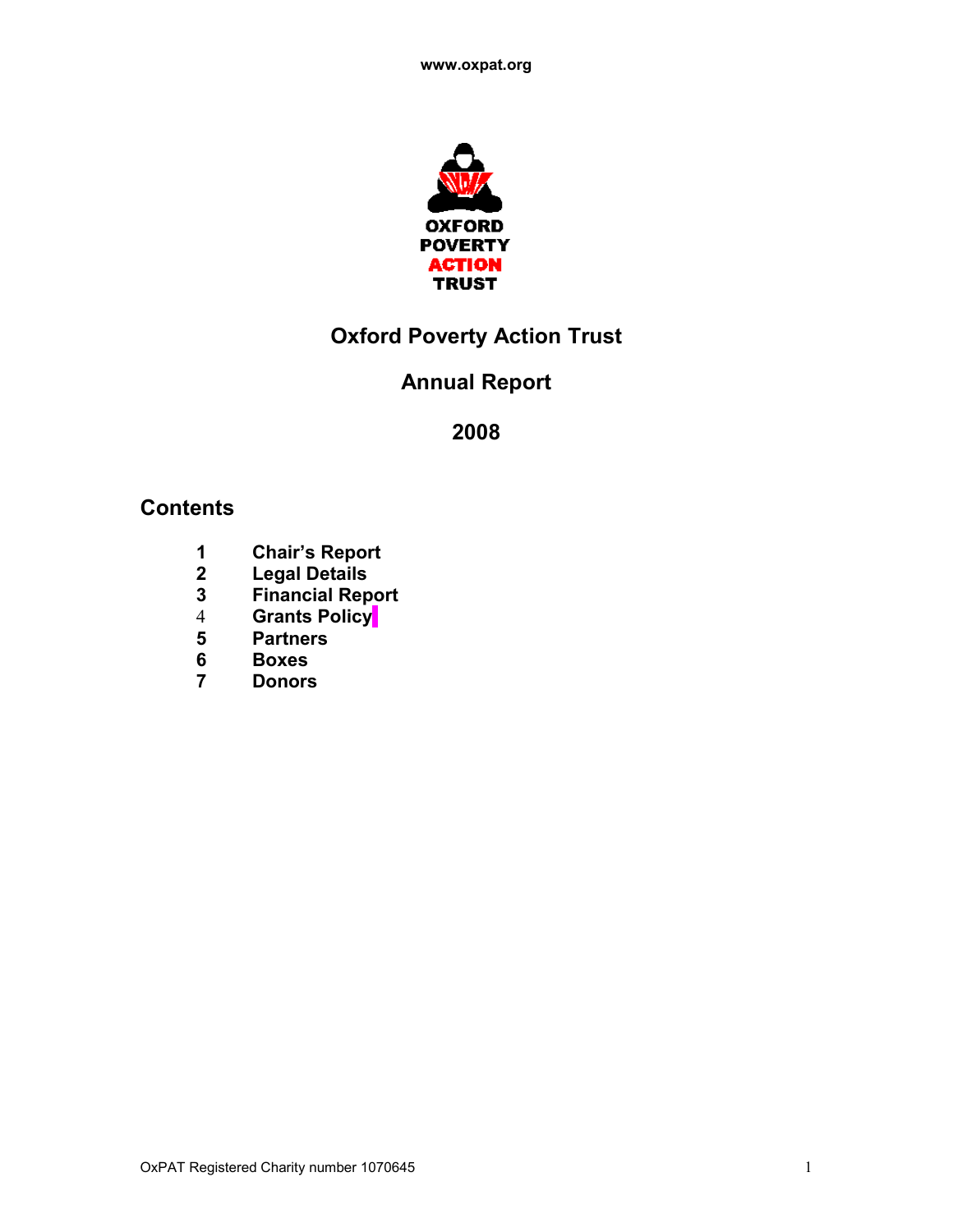# **1 Chair's Report 2007-2008**

### **Background**

The Oxford Poverty Action Trust (OxPAT) was set up in 1996 by a committee including representatives of the City, University, police, churches and concerned citizens to meet the challenge of visible poverty in the streets and invisible poverty in hostels, bed-and-breakfast accommodation etc. Inspired by successful "Diverted Giving" schemes in Winchester and elsewhere, the aim was to establish an umbrella fund to receive donations from the public, including tourists, and distribute them to the existing agencies working to alleviate poverty. One of its aims was to help reduce street begging by persuading the public not to give directly to beggars, and thus fuel dependency on alcohol or drugs; and to provide a means whereby their generosity could be channelled more productively.

OxPAT raised well over £100,000 in its first 10 years, and over £50,000 in the years 2006 to 2008. Money comes to us partly from collection boxes and partly from fund-raising events, but mostly from concerned citizens giving regularly by Gift-Aided bankers' orders.

#### **Changes to the Committee**

Jonathan Clark took over from Stephen Brown as Treasurer and was appointed a Trustee. Meg Movshon took over as Grants Officer from Marieke Clarke (who remains a Committee member), combining this with her role as Secretary.

John Tanner took Susanna Pressel's place as representative of the City Council, on Susanna's appointment as Lord Mayor. Susanna remains a Trustee. We said goodbye to Rosamund Forbes who has left ECHG.

### **Overview**

We have continued to hold monthly meetings (with the exception of August) and have continued to distribute the bulk of our grants to Core Agencies in accordance with our Grants Policy. The following were successful in their applications to be Core Agencies for the 2009 calendar year: Simon House, The Gap, The Gatehouse, Oxford Night Shelter, Elmore Community Services, Connection Floating Support Team (Oxford City), The Porch Steppin' Stone Centre, and Aspire Oxfordshire Community Enterprise Ltd. The Church of God of Prophecy, Soup Kitchen will be a 50% share Core Agency. We have introduced an application form for individual grants.

We have been kept in touch with the Network through the attendance at their monthly meetings of one or another of Marieke Clarke, Sister Anne, and Meg Movshon; and our programme of visits to client agencies continues. We have also established links with Oxford students through Helen Tyson of Oxhub and hope to involve them more directly in our work, particularly in a fundraising day which is planned for February 14. We held our traditional carol singing event with West Oxfordshire Primary School.

We are extremely grateful to all our supporters, particularly our box collectors and – of course – the donors who give so generously in order that we may continue our efforts. We are also grateful to those organisations which have made grants towards our Administration Fund, thus enabling all the money received from donors to be distributed to agencies.

## **Deborah Ceadel Chair, January 2009**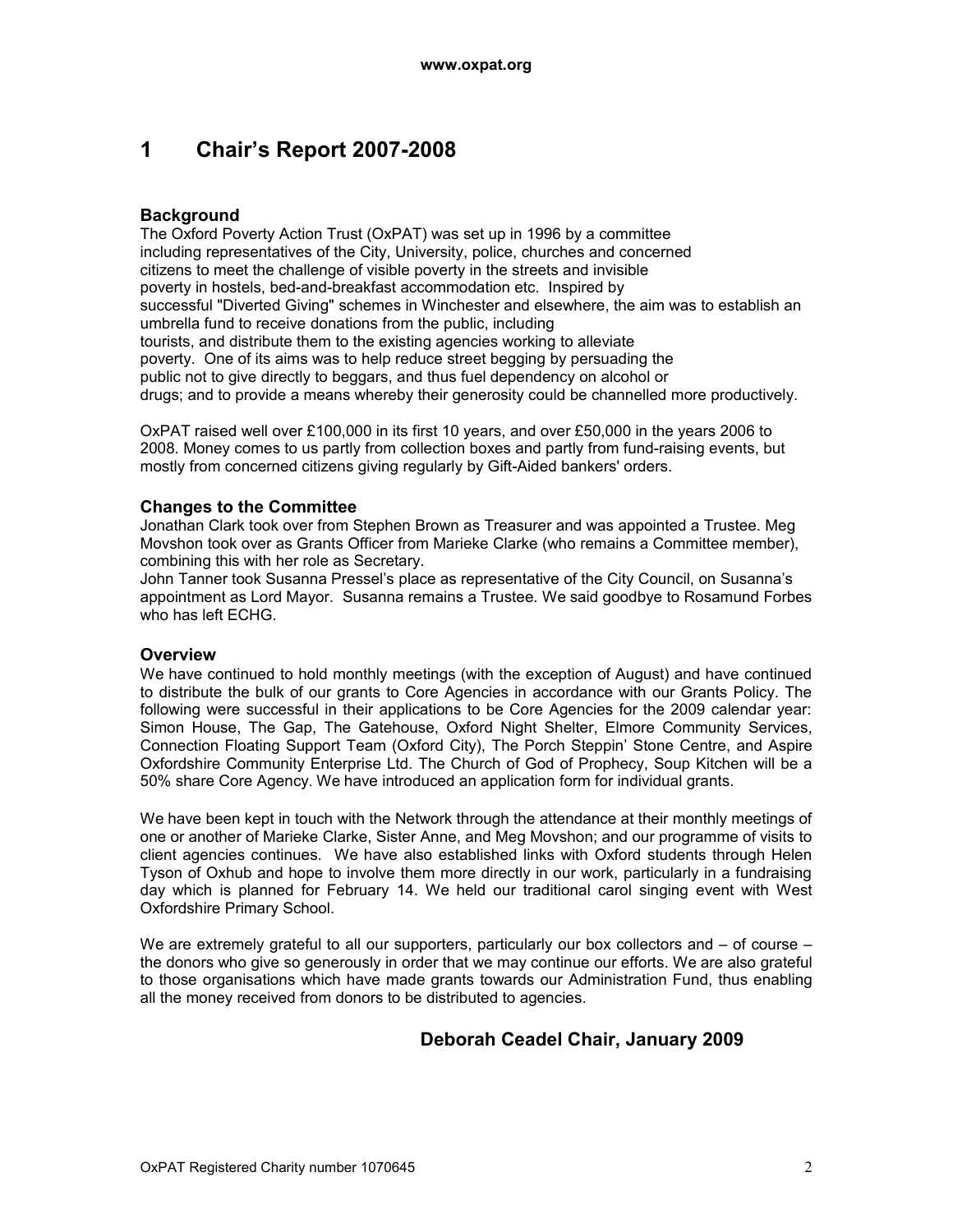# **2 Legal Details**

### **Trust**

The object of the Trust is "for the relief of the effects of poverty, sickness, disablement and oldage" in accordance with a Trust Deed made on 28<sup>th</sup> June 1998.

The Trust has been granted registration as a charity by the Charity Commissioners. The Charity Number is 1070645.

The Inland Revenue has accepted the Trust as a charity within the definition of section 506 (1) Income and Corporation Taxes Act 1998, as a result of which the Trust's income and gains are not taxable to the extent that they are applicable and applied to charitable purposes.

The registered address is 25 Woodstock Road, Oxford OX2 6HA.

During the calendar and accounting year 2008 the following acted as Trustees of the Oxford Poverty Action Trust (known as OxPAT) for some or all of the time: Jerome Bertram Stephen Brown Deborah Ceadel Marieke Clarke Andrew Lack Meg Movshon Patrick Mulvihill Susanna Pressel Jonathan Clark

The Patrons of the Trust are: Hugo Brunner, former Lord-Lieutenant of Oxfordshire Rt Revd. John Pritchard, Bishop of Oxford

Gross income during the year 2008 was £20,417.32 Expenditure during the year 2008 was £21,650.00

The Charity's Bankers are: The Co-operative Bank, King's Valley, Yew Street, Stockport, Cheshire, SK4 2JU

Officers during the year 2008 were: Chair: Deborah Ceadel Secretary: Meg Movshon Treasurer: Stephen Brown/Jonathan Clark

The Independent Examination of the Accounts was carried out by: Celia Fry Fundraising expenses during the year 2008 were: none. The charity owns no functional property and there are no connected companies.

## **3 Financial Report**

In 2008 Oxpat raised £20,417.32, of which Inland Revenue gift aid refunds made up £5,360.78. Receipts from traditional sources (i.e. not counting gift aid) were £15056.54, down 4% from 2008's £15,608.55.

During the year, OxPAT distributed £21,650, 96% of which went to our eight core agency partners, who are listed in the table below. Grants to individuals totalling £850 made up the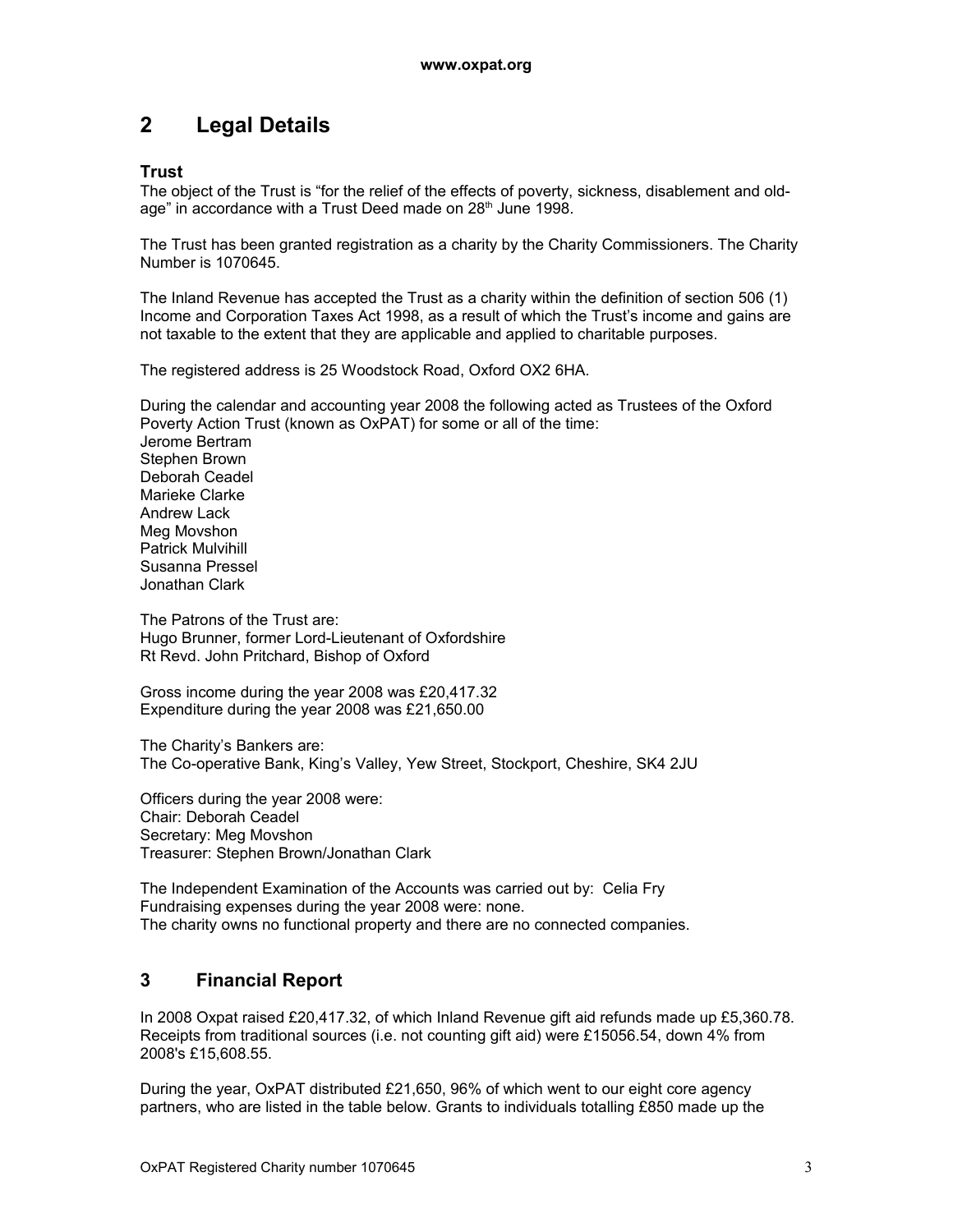remaining 4%. There were no administration costs during 2008, so as usual we were able to ensure that 100% of the money donated to OxPAT went to supporting individuals in need. We continue to aim to distribute the funds as quickly as possible, maintaining as small a balance as possible.

## **OxPAT Accounts 2008**

| <b>Income</b>                         |         |
|---------------------------------------|---------|
| <b>INC - Boxes</b>                    |         |
| <b>Blackwells</b>                     | 291.69  |
| <b>Bunters</b>                        | 65.68   |
| Christchurch Porter's Lodge           | 20.68   |
| <b>Cowley Baths</b>                   | 1.48    |
| Ferry Centre Baths                    | 3.1     |
| M&S, Summertown                       | 971.44  |
| Miscellaneous                         | 150.69  |
| Oxford Union Bar                      | 83.44   |
| <b>Phoenix Cinema</b>                 | 4.85    |
| St Michael's Shop                     | 39.09   |
| <b>Tourist Information Centre</b>     | 27.47   |
| <b>Town Hall</b>                      | 191.27  |
| Total                                 | 1850.88 |
| INC - Organisations                   |         |
| Magdalen College MCR                  | 950     |
| <b>NHS</b>                            | 50      |
| <b>Worcester College</b>              | 306     |
| Total                                 | 1306    |
| INC - Fund Raising                    |         |
| <b>Carol Singing</b>                  | 252.03  |
| Talk fees                             | 444.69  |
| Total                                 | 696.72  |
| INC - Places of Worship               |         |
| Community of St John Baptist          | 734     |
| Rose Hill Methodist                   | 69.15   |
| Society of Friends                    | 39.32   |
| St Aloysius - The Oratory             | 177.22  |
| St Michael at the Northgate           | 1079.95 |
| Total                                 | 2099.64 |
| INC - Private Donation (Gift Aid)     |         |
| Annual                                | 1020    |
| Monthly                               | 1789    |
| Occasional                            | 1445    |
| Quarterly                             | 450     |
| Total                                 | 4704    |
| INC - Private Donation (Non-Gift Aid) |         |
| Anonymous                             | 2080    |
| CAF                                   | 1498.09 |
| <b>Charities Trust</b>                | 383.32  |
| Individual                            | 70      |
| The Westward Trust                    | 200     |
| Total                                 | 4231.41 |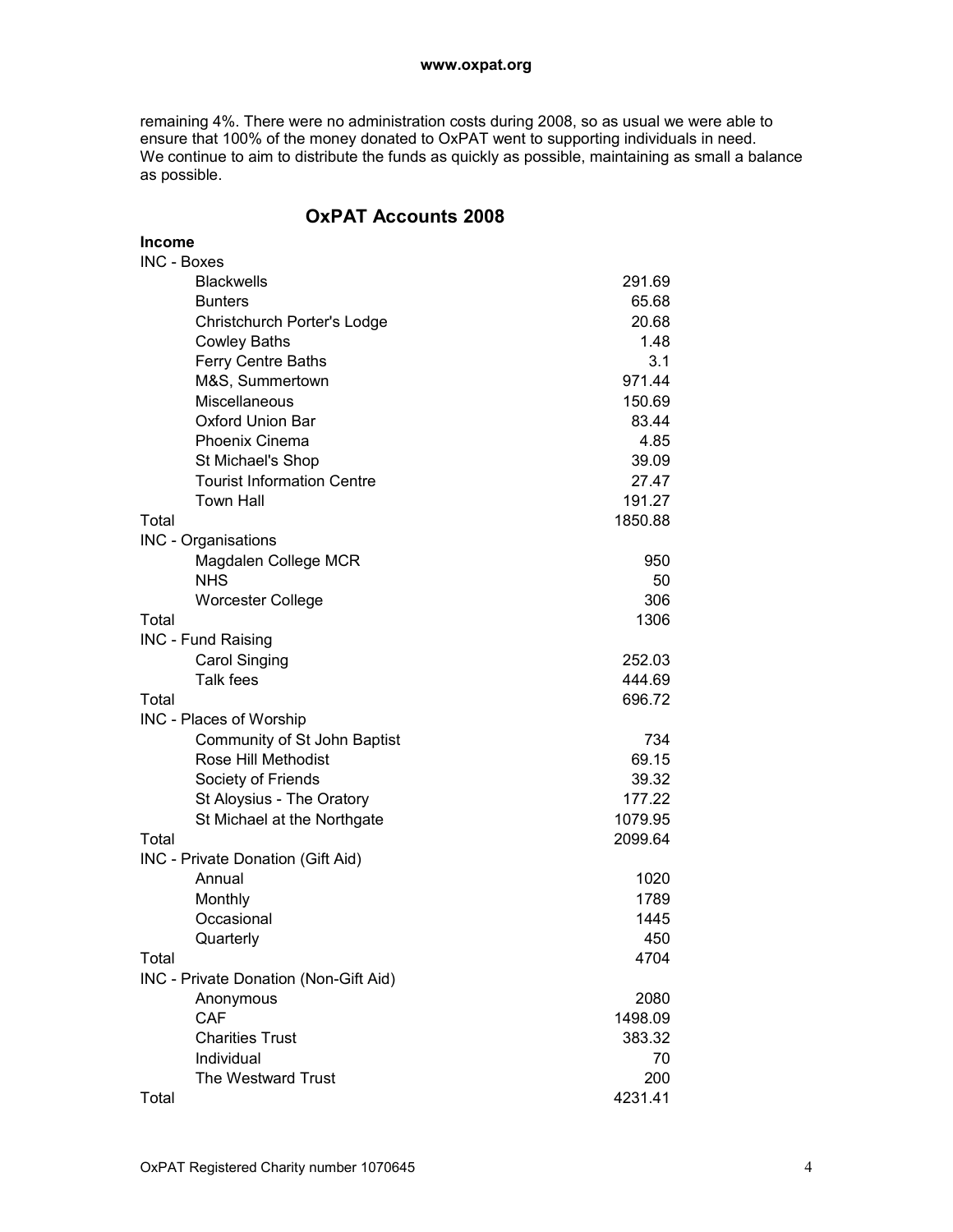| <b>INC- Bank Interest</b>                           | 9.29       |
|-----------------------------------------------------|------------|
| INC- Inland Revenue (Gift Aid) Refund               | 5360.78    |
| Unknown donors                                      | 158.6      |
| <b>Total Income</b>                                 | 20417.32   |
| <b>Expense</b>                                      |            |
| <b>EXP-Grants - Charities</b>                       |            |
| Cherwell Housing Trust (Simon House)                | 2600       |
| Church of God - Soup Kitchen                        | 2600       |
| Churches Housing Trust (ECHG)                       | 2600       |
| <b>Connection Oxford</b>                            | 2600       |
| <b>Oxford Night Shelter</b>                         | 2600       |
| The Elmore Team                                     | 2600       |
| The Gap                                             | 2600       |
| The Gatehouse                                       | 2600       |
| Total                                               | 20800      |
| <b>EXP-Grants - Individuals</b>                     |            |
| Aspire Oxfordshire                                  | 100        |
| Asylum Welcome                                      | 500        |
| The Porch-Stepping Stones                           | 250        |
| Total                                               | 850        |
| <b>Total Expense</b>                                | 21650      |
| <b>Grand Total</b>                                  | $-1232.68$ |
|                                                     |            |
| <b>Reconciliation with bank</b>                     |            |
| <b>Opening Balance</b>                              | £1,812.00  |
| <b>INCOME</b>                                       | £20,417.32 |
| <b>EXPENDITURE</b>                                  | £21,650.00 |
| <b>Closing Balance</b>                              | £579.32    |
|                                                     |            |
| <b>ADMINISTRATION SUB-ACCOUNT (included within)</b> |            |
| <b>Opening Balance</b>                              | £393.73    |
| <b>INCOME</b>                                       | £0.00      |
| <b>EXPENDITURE</b>                                  | £0.00      |
| <b>Closing Balance</b>                              | £393.73    |

#### **Notes on sources of funding**

Income from Boxes in 2008 was slightly down from last year, at £1,850.88, As ever we are particularly grateful to the customers and staff of Marks & Spencer, Summertown, who at £971.44 contributed more than 50% of the total, and of Blackwells and the Town Hall, who are the next most significant contributors in this category.

Income from Organisations is less than last year, at  $£1,306$ , but there were significant donations from Oxford University in the shape of Magdalen College MCR and Worcester College JCR. Income from Fund Raising was steady. We were supported by carol concerts given by the pupils of West Oxford Primary School, and St Ebbe's school, which raised £250 between them. One of our committee members gave some talks and donated his fees to the charity, which raised the bulk of this category at over £440.

Income from Places of Worship was up over £500 compared with 2007, at £2,099.64. The bulk of this came in the form of a large donation from The Community of St. John Baptist at Begbroke,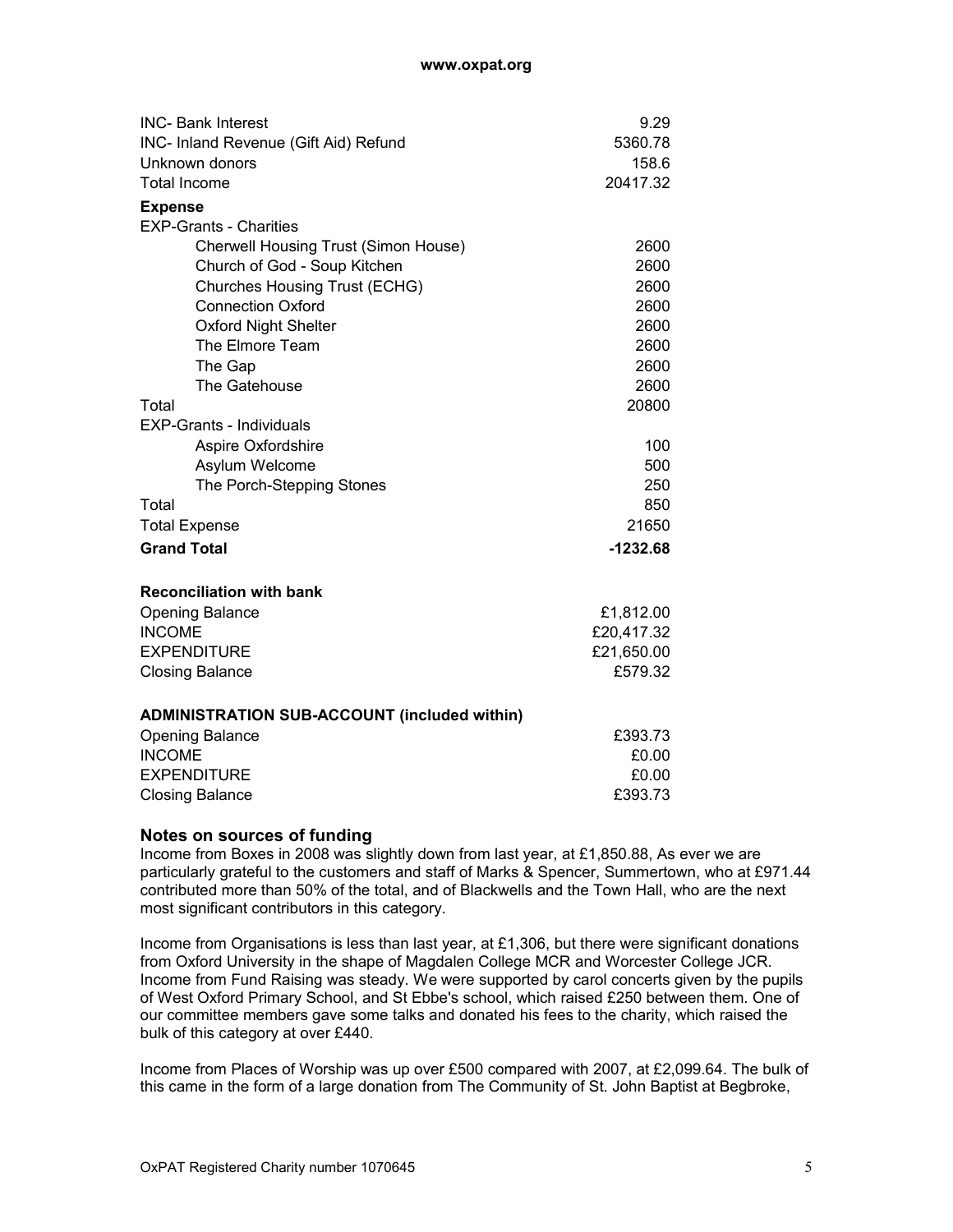and a series of concerts at St Michael at the Northgate which generated a steady flow through the year.

Income labelled Private Donations, mainly from individuals, made up more than half of OxPAT's donated income (i.e. income excluding Gift Aid repayments from the Inland Revenue) in 2008. At £8,935.41, it was slightly lower than last year's £9,206.51. Approximately half of that total attracts Gift Aid, so there will be a further amount of over a thousand pounds from that contribution in due course. The Gift Aid money is largely from regular standing orders from individuals. The non-Gift Aid money tends to come in the form of one-off donations, some large, some small, and largely unpredictable. As you can see from the figures, a significant amount comes from the Charities Aid Foundation (CAF) which, like the money from Charities Trust, has probably already had the Gift Aid relief applied.

This is my first report as treasurer and I would like to thank Celia Fry who has again scrutinised the accounts. I would also like to thank my predecessor, Stephen Brown, for making the handover such a simple task, due largely to the clear and accurate records he has handed to me. Finally, on behalf of all our beneficiaries, I would like to thank all our contributors and supporters.

Jonathan Clark, OxPAT Treasurer January 2009

## **4 Grants Policy**

## **Core Principles**

- 1. OxPAT funds are to be used to provide direct help to homeless or vulnerably housed adults - e.g. food, clothing, shelter, rehabilitation.
- 2. OxPAT funds are not to be used to fund administration nor on-going costs, nor to discharge statutory duties.
- 3. OxPAT funds will only be distributed to or through recognised charitable agencies; and must be spent by or under the supervision of such an agency.

### **Distribution**

The monies received by OxPAT are distributed through agency welfare funds to be spent on welfare services, rehabilitation, accommodation and training and education to help people to get off the streets and move forward.

## **Core Agencies**

OxPAT will aim to distribute most of its funds to a core group of agencies via regular monthly standing orders to their welfare funds. It is each agency's responsibility to ensure this money is spent in accordance with OxPAT's core principles and to report back at the end of the calendar year as to how it has been spent.

## **Specific applications**

Some of OxPAT's funds will be used to fund specific applications which are not from the core agencies. Examples of successful applications include requests for clothing, bedding, work tools, and transport costs to enable a person in need to travel to a job.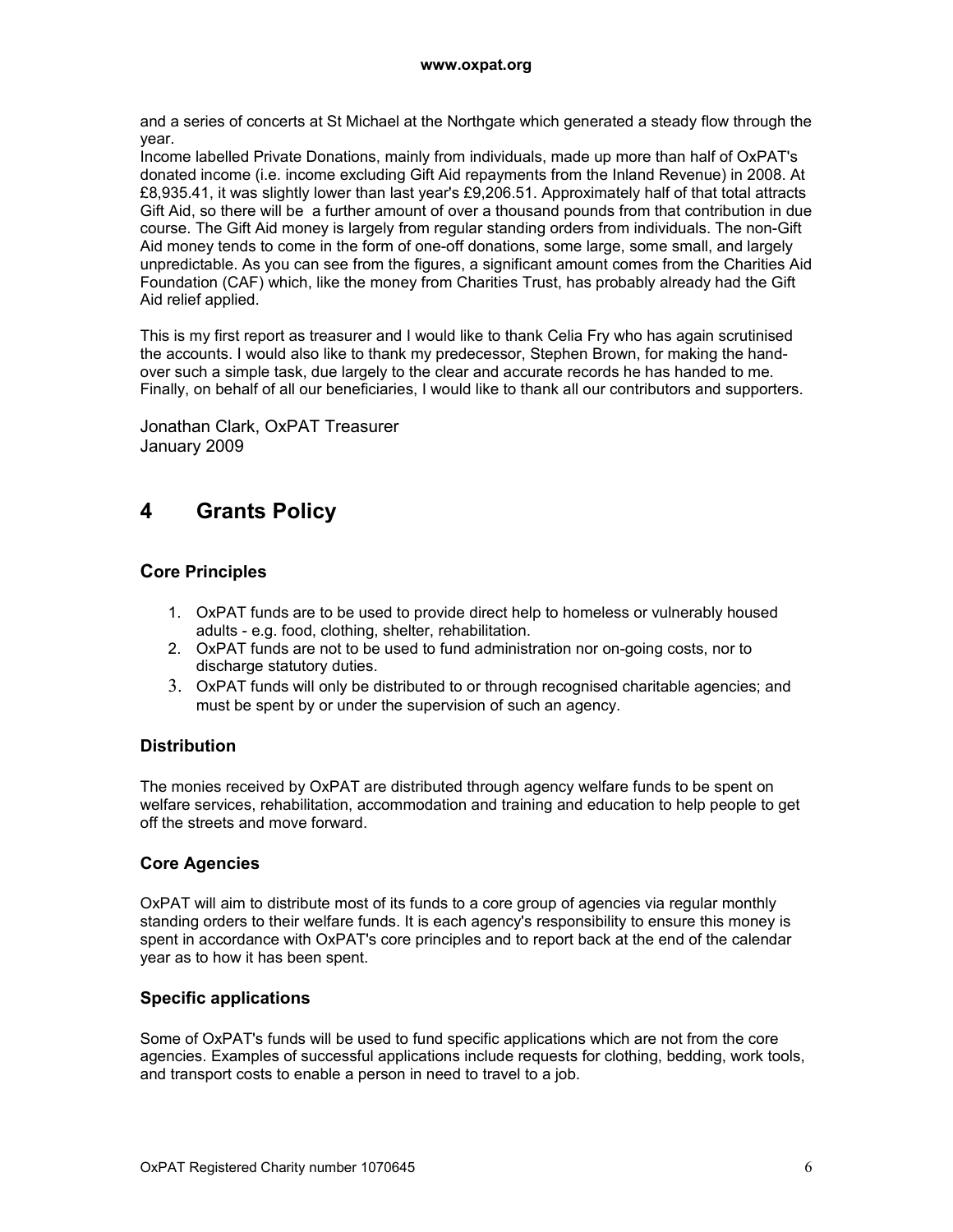To apply for a grant for a homeless, or vulnerable, person, please download the OxPAT Grant Application Form from the OxPAT website ( www.oxpat.org/), and follow the instructions on it.

## **5 Partners**

#### **Core agencies during 2008 were**

Cherwell Housing Trust (Simon House) Church of God - Soup Kitchen Churches Housing Trust (ECHG) Connection Oxford Oxford Night Shelter The Elmore Team The Gap The Gatehouse

### **Other Partners**

Aspire Oxfordshire Asylum Welcome The Porch-Steppin' Stone

## **6 Box Officer's Report**

### **Box Locations**

#### **Yellow boxes at:**

Tourist Information Centre St Michael at the North Gate shop Christchurch College Lodge, Oxford Union Bar Bunter's Delicatessen Phoenix Cinema Cowley Swimming pool Marston Ferry Sports Centre Linacre College, Magdalen College Quakers Shop, St Aloysius, Celebrations

#### **Red Square Boxes at:**

Oxford Town Hall Reception Blackwells. Summertown M&S

### **Round Box at:**

Oxford Railway Station

Catherine and Francis King, Box Officers, February 2009